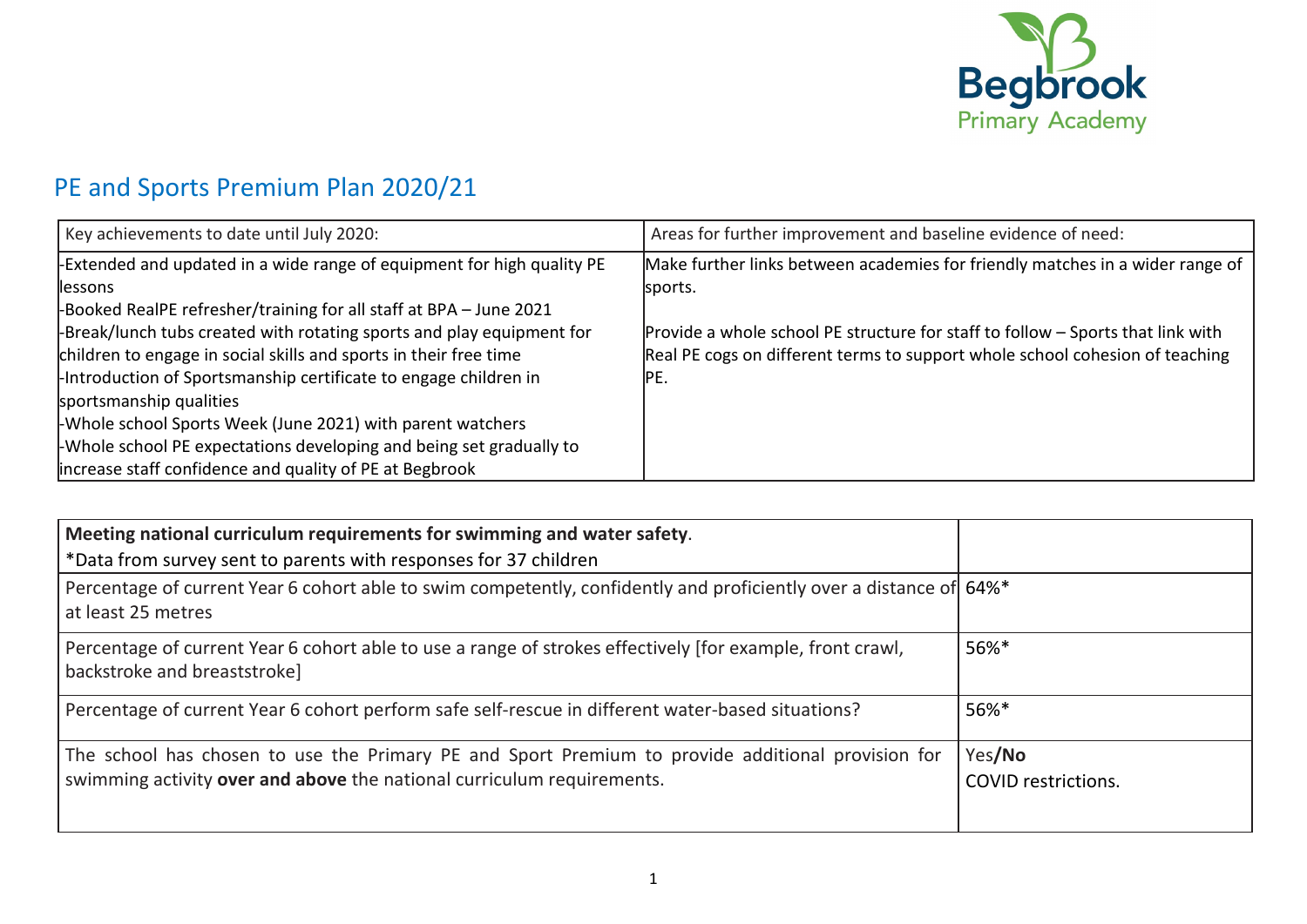

| Academic Year: 2020/21                                                                                                                                                                                                                                     | Total fund allocated: £                                                                                                                                                                             | <b>Date Updated:</b>         |                                                                                                                                                                                                                                                                                                                                                                                                                                                                                                                                                                              |                                                                                                                                                        |
|------------------------------------------------------------------------------------------------------------------------------------------------------------------------------------------------------------------------------------------------------------|-----------------------------------------------------------------------------------------------------------------------------------------------------------------------------------------------------|------------------------------|------------------------------------------------------------------------------------------------------------------------------------------------------------------------------------------------------------------------------------------------------------------------------------------------------------------------------------------------------------------------------------------------------------------------------------------------------------------------------------------------------------------------------------------------------------------------------|--------------------------------------------------------------------------------------------------------------------------------------------------------|
| Key indicator 1: The engagement of all pupils in regular physical activity - Chief Medical Officer guidelines recommend that   Percentage of total allocation:<br>primary school pupils undertake at least 30 minutes of physical activity a day in school |                                                                                                                                                                                                     | %                            |                                                                                                                                                                                                                                                                                                                                                                                                                                                                                                                                                                              |                                                                                                                                                        |
| Intent                                                                                                                                                                                                                                                     | Implementation                                                                                                                                                                                      |                              | Impact                                                                                                                                                                                                                                                                                                                                                                                                                                                                                                                                                                       | Sustainability and suggested<br>next steps                                                                                                             |
|                                                                                                                                                                                                                                                            |                                                                                                                                                                                                     | <b>Funding</b><br>allocated: |                                                                                                                                                                                                                                                                                                                                                                                                                                                                                                                                                                              |                                                                                                                                                        |
| The engagement of all pupils in<br>regular physical activity                                                                                                                                                                                               | extending resources and PE<br>Distribution of unused PE equipment<br>Play/lunchtime tubs stocked with<br>equipment that gets rotated weekly<br>for different equipment<br>Field white line markings | £7,015                       | There was enough equipment to<br>support wider teaching and<br>learning of PE skills and sports.<br>There is enough to spread<br>around classes for better and<br>more engaged opportunities in<br>PE.<br>Unused equipment was passed onto<br>the play pod for outdoor use at<br>breaks and lunch post COVID.<br>Easy access to equipment to<br>promote exploration and enjoyment<br>in different sports. Children began<br>using their space more purposefully<br>and created healthy competition.<br>Promoting an enjoyment in sport in<br>free time not just for lessons. | A specific, whole school, active<br>and fun morning routine to<br>start each day active.<br>Current ideas: Daily mile, make<br>and shake or Go Noodle. |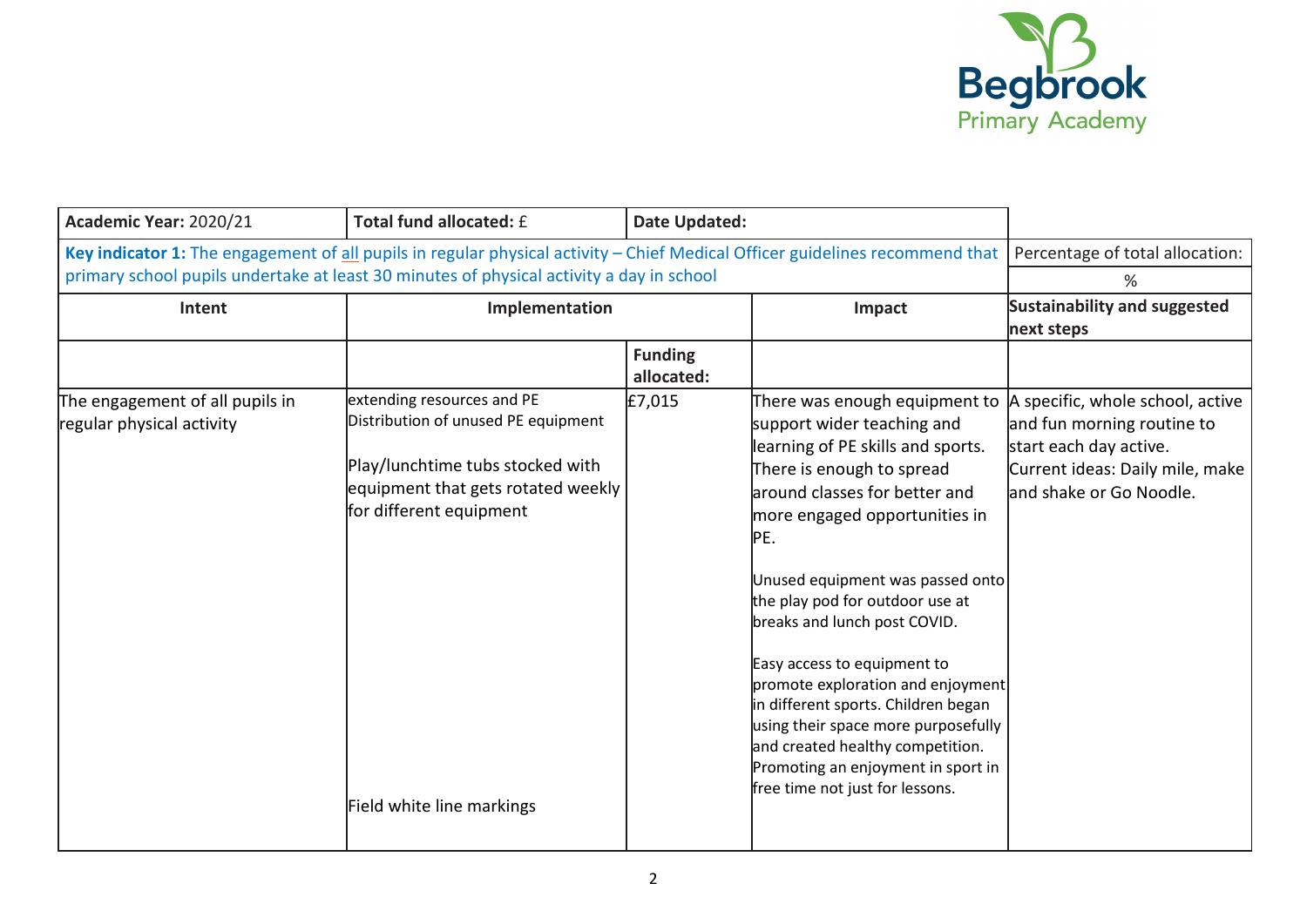

| Upgrade to outdoor play areas                                                                                          | £475  | Outside grass areas were able to be<br>utilised more efficiently and by<br>multiple classes, during play times<br>and PE, at once while following<br>COVID policies and social distancing<br>guidelines.<br>More classes were able to do PE at<br>the same time, increasing the<br>number of hours spent doing PE a<br>week. |  |
|------------------------------------------------------------------------------------------------------------------------|-------|------------------------------------------------------------------------------------------------------------------------------------------------------------------------------------------------------------------------------------------------------------------------------------------------------------------------------|--|
|                                                                                                                        | £2262 | The environment that children play<br>in in their free time is much more<br>engaging, encouraging children to<br>be active and play. Gardens and<br>vegetable patches have been set up<br>and maintained by PTFA and pupils,<br>supporting children's mental<br>wellbeing and responsibility by<br>engaging in gardening.    |  |
| Whole school: regular use of Just Dance<br>videos (breakfast/afterschool club and<br>classroom based) and online Yoga. |       | Children would be active early<br>morning from breakfast club and<br>feel awake and ready to learn.                                                                                                                                                                                                                          |  |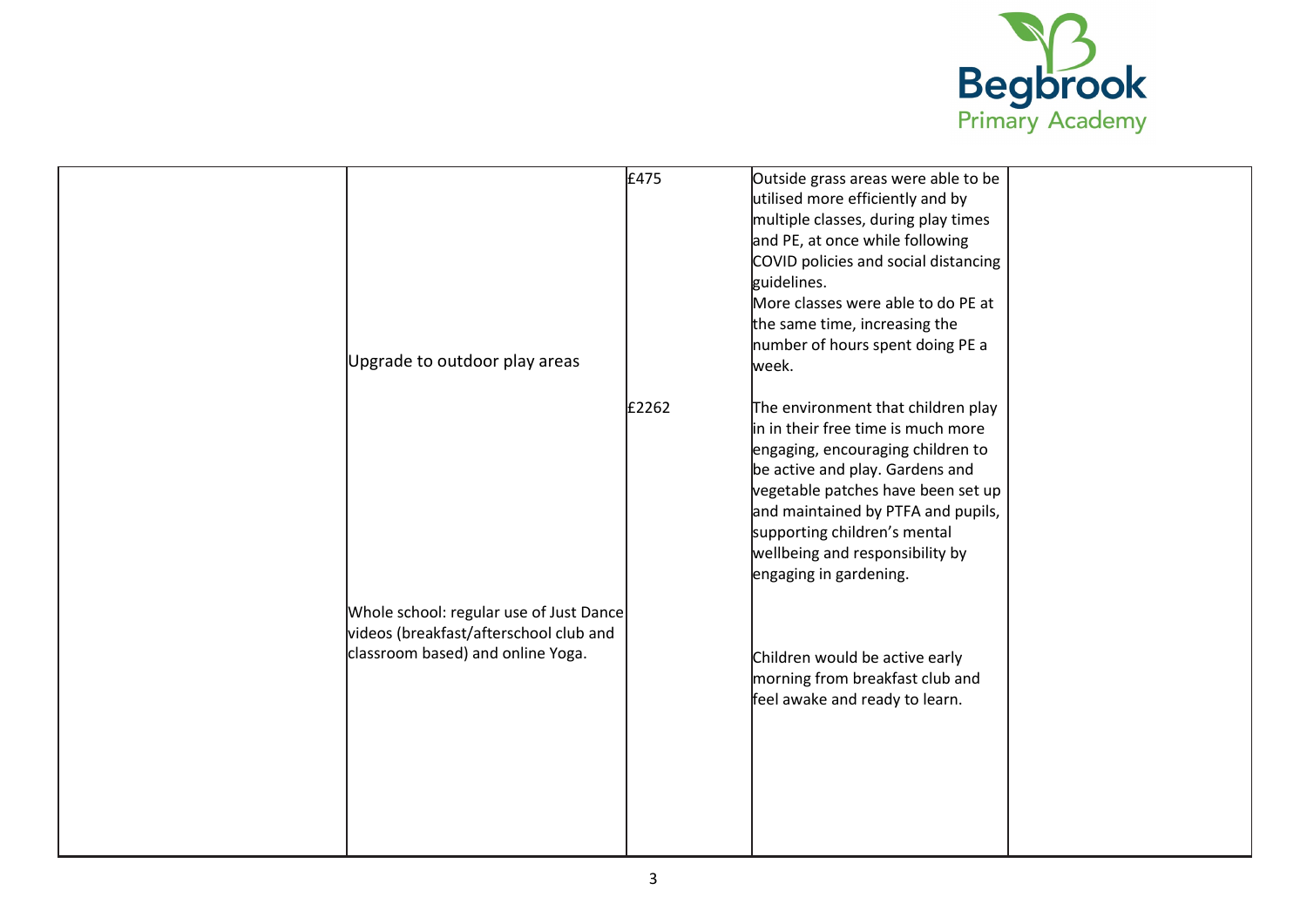

|                                 | Key indicator 2: The profile of PESSPA being raised across the school as a tool for whole school improvement |                              |                                                                                                                                                                                                                                                | Percentage of total allocation:<br>%                                                          |
|---------------------------------|--------------------------------------------------------------------------------------------------------------|------------------------------|------------------------------------------------------------------------------------------------------------------------------------------------------------------------------------------------------------------------------------------------|-----------------------------------------------------------------------------------------------|
| Intent                          | Implementation                                                                                               |                              | Impact                                                                                                                                                                                                                                         | <b>Sustainability and suggested</b><br>next steps                                             |
| PESSPA raised across the school |                                                                                                              | <b>Funding</b><br>allocated: |                                                                                                                                                                                                                                                |                                                                                               |
| PESSPA raised across the school | CLF Big Run - Mr motivator<br>CLF Big Run - Begbrook mile                                                    |                              | The whole school kick started the Children to be put into 'houses'<br>CLF Big run with a CLF wide live<br>session with Mr Motivator<br>(29/4/21). The whole school was<br>engaged in a different, joy filled<br>exercise while being sociable. | to increase enjoyment in<br>healthy competition and<br>whole-school, age varied<br>lteamwork. |
|                                 | Sportsmanship certificate given weekly                                                                       |                              |                                                                                                                                                                                                                                                |                                                                                               |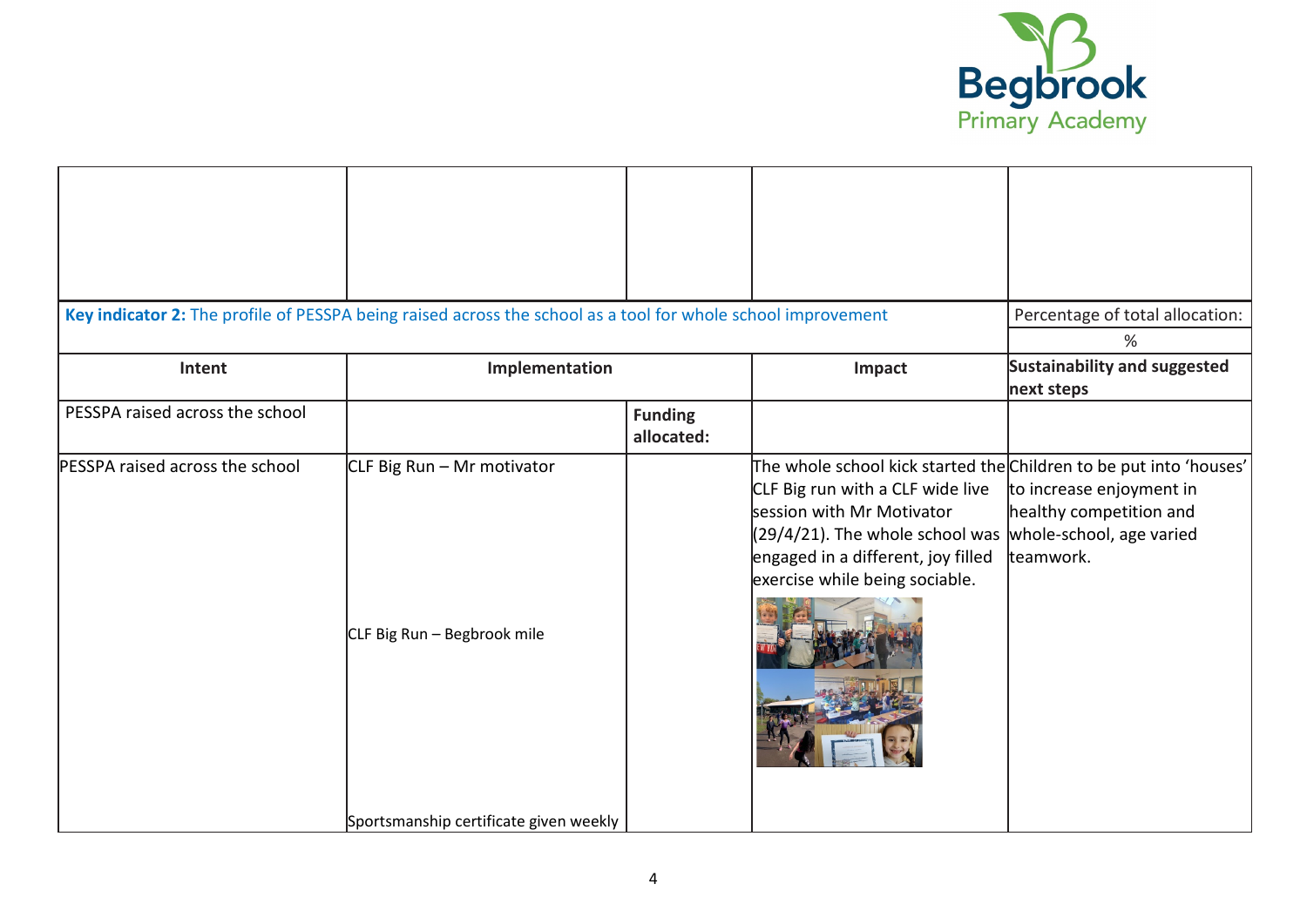

|  | Whole school (Nursery $-$<br>the CLF big run event to<br>total.        | reception) engaged in running,<br>walking or skipping a mile in the<br>month of May to participate in<br>contribute to the CLF's final miles                                                                                          |  |
|--|------------------------------------------------------------------------|---------------------------------------------------------------------------------------------------------------------------------------------------------------------------------------------------------------------------------------|--|
|  | aware of what it means to<br>increase motivation and<br>participation. | An achieved next step from last<br>year's plan. Children are more<br>effectively participate in sports,<br>wider than winning and losing,<br>being good or finding things<br>difficult. Achievements are<br>awarded and recognised to |  |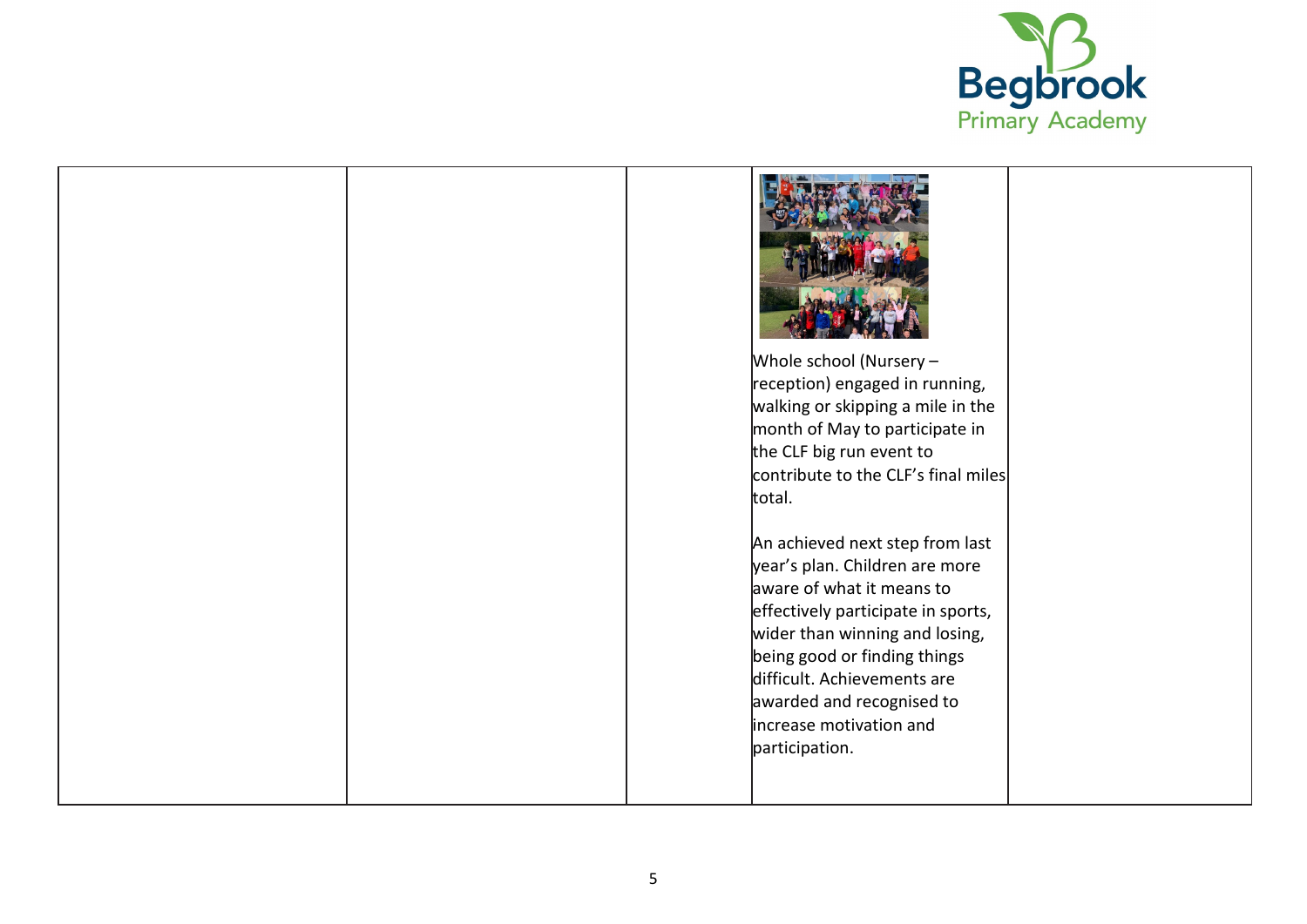

| Key indicator 3: Increased confidence, knowledge and skills of all staff in teaching PE and sport                        |                          |                              | Percentage of total allocation:                                                                                                                                                                                                                                                                                |                                                                                                                                                |
|--------------------------------------------------------------------------------------------------------------------------|--------------------------|------------------------------|----------------------------------------------------------------------------------------------------------------------------------------------------------------------------------------------------------------------------------------------------------------------------------------------------------------|------------------------------------------------------------------------------------------------------------------------------------------------|
|                                                                                                                          |                          |                              |                                                                                                                                                                                                                                                                                                                | %                                                                                                                                              |
| Intent                                                                                                                   | Implementation           |                              | Impact                                                                                                                                                                                                                                                                                                         | <b>Sustainability and suggested</b><br>next steps                                                                                              |
|                                                                                                                          |                          | <b>Funding</b><br>allocated: |                                                                                                                                                                                                                                                                                                                |                                                                                                                                                |
| Increased confidence, knowledge and Continued subscription to Real PE<br>skills of all staff in teaching PE and<br>sport |                          | £245                         | Staff have an easy to follow<br>scheme they are able to<br>differentiate effectively. Children<br>are able to reflect on their<br>achievements based on the lesson Signpost teachers to 'experts'<br>intent and can use following<br>lessons to improve and develop<br>based on their personal<br>reflections. | Hire external sports company<br>to support staff confidence<br>and knowledge in PE.<br>in specific sports to planning<br>support and guidance. |
|                                                                                                                          | RealPE twilight training | £446                         | An achieved next step from last<br>year's plan. Staff who are new will<br>be trained to high quality standard in<br>like with the CLF PE expectations and<br>others get a refresher to be reminded<br>of useful RealPE opportunities and<br>resources.                                                         |                                                                                                                                                |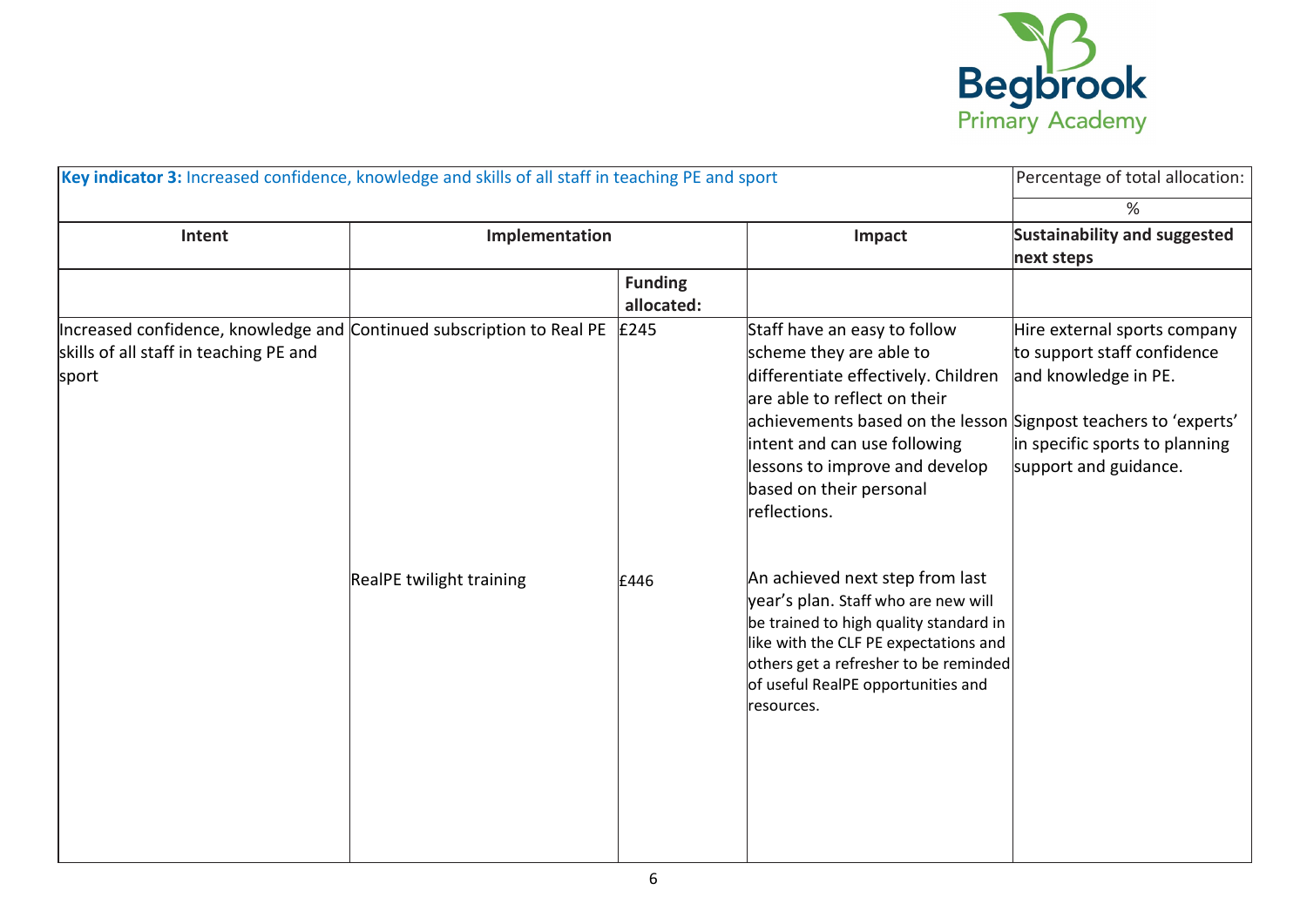

| Key indicator 4: Broader experience of a range of sports and activities offered to all pupils<br>Intent     | Implementation                            |                              | Impact                                                                                                                                                                                                                            | Percentage of total allocation:<br>$\%$<br><b>Sustainability and suggested</b><br>next steps                                                                                                                            |
|-------------------------------------------------------------------------------------------------------------|-------------------------------------------|------------------------------|-----------------------------------------------------------------------------------------------------------------------------------------------------------------------------------------------------------------------------------|-------------------------------------------------------------------------------------------------------------------------------------------------------------------------------------------------------------------------|
|                                                                                                             |                                           | <b>Funding</b><br>allocated: |                                                                                                                                                                                                                                   |                                                                                                                                                                                                                         |
| Additional achievements:<br>Broader experience of a range of sports<br>and activities offered to all pupils | <b>CLF Primary Affiliation payment</b>    | E2,100                       | This covers various things including;<br>James Mooney's role PE lead for the<br>federation, Affiliation to Youth Sports East/ Central SGO.<br>Trust and 6 days of coaching from a<br>PE specialist from CLF secondary<br>schools  | <b>Enter more School Games</b><br>Competitions organised by the<br>Clip n' climb - usually paid<br>through sports funding.<br>Cancelled last year and unable<br>to this year due to COVID -<br>rearrange for next year. |
|                                                                                                             | Swimming lessons<br>Transport to swimming | £3,126.50<br>£10,730         | (Commencing Sept 2021)<br>All children provided opportunity,<br>regardless of parent's income,<br>meaning every child learned a<br>valuable life skill.<br>As the budget would cover, every<br>child in the school, regardless of | Ensure next year's year 6<br>children do not leave without<br>being able to swim 25m+.<br>Spend the next 2 years<br>plugging gaps in swimming<br>before returning to normal                                             |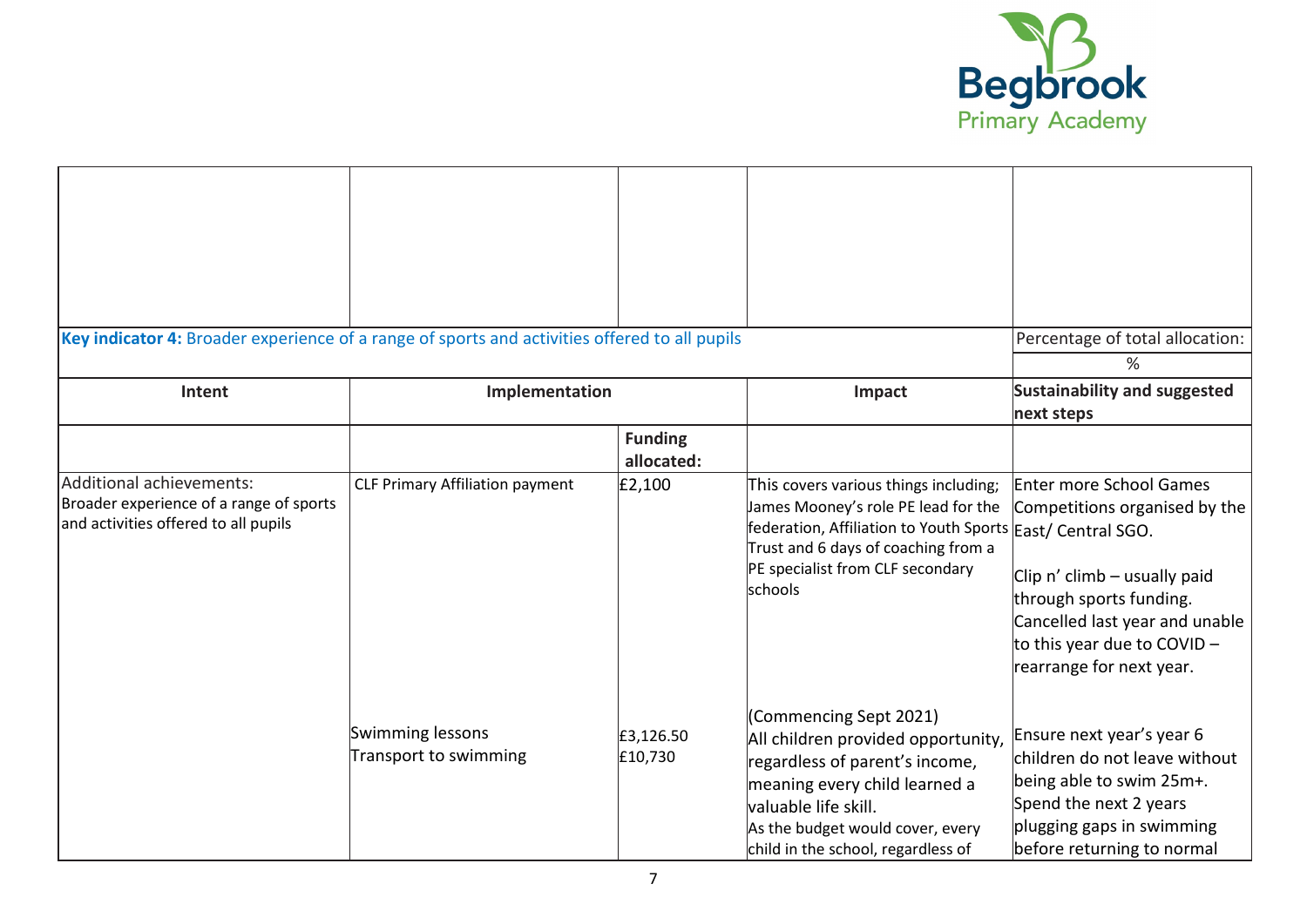

| parent's income, would have the<br>year 3 swimming. |
|-----------------------------------------------------|
| experience of a fun physical activity               |
| they might never have experienced                   |
| before.                                             |
| Due to COVID, children have missed                  |
| opportunities to swim. Children who                 |
| have missed during this and last                    |
| academic year and cannot swim over                  |
| 25 metres will have the opportunity                 |
| to swim.                                            |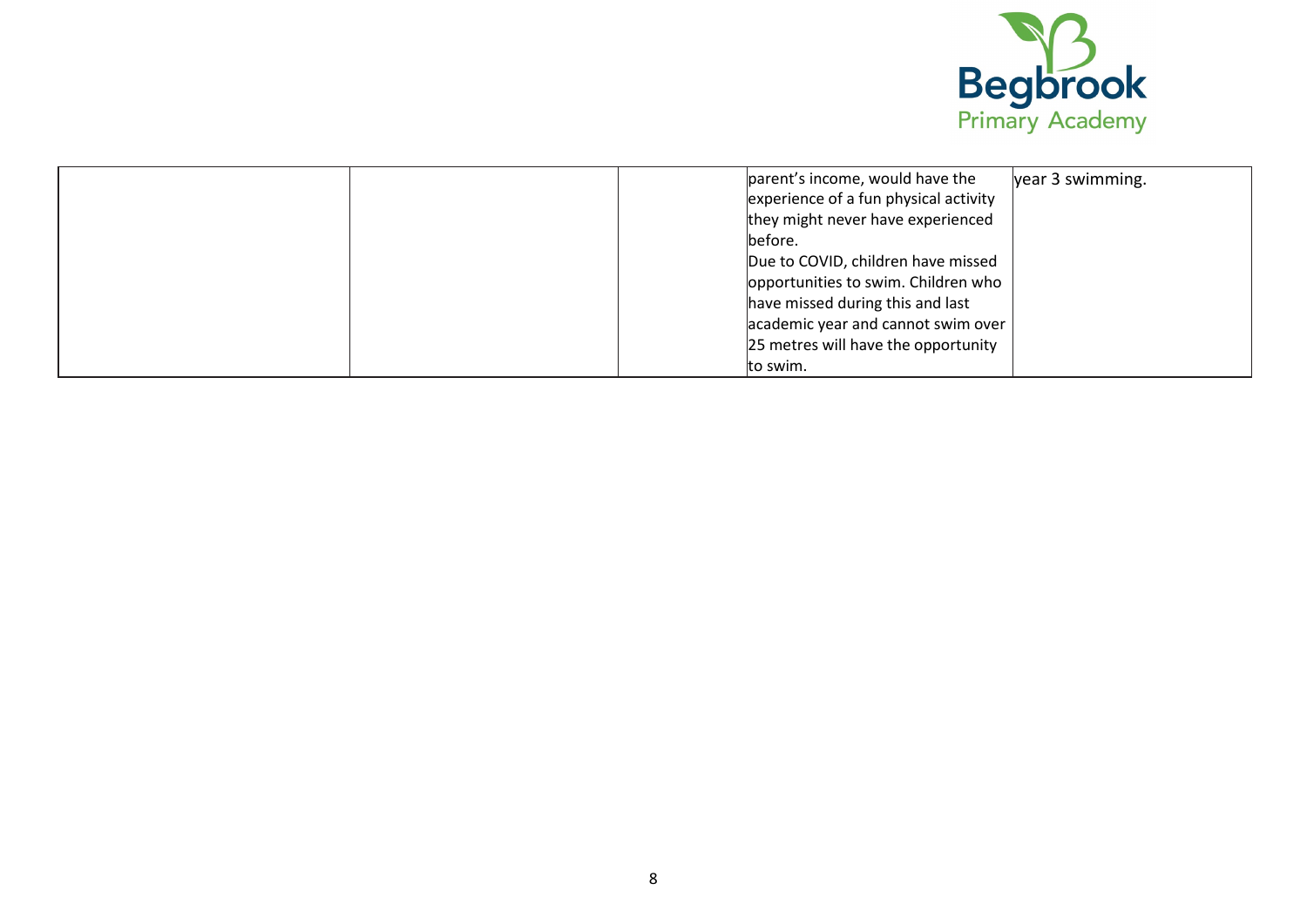

| Key indicator 5: Increased participation in competitive sport |                              | Percentage of total allocation:                                                                                        |                                                                                                                                                                                                                                                                                                                                                                                              |
|---------------------------------------------------------------|------------------------------|------------------------------------------------------------------------------------------------------------------------|----------------------------------------------------------------------------------------------------------------------------------------------------------------------------------------------------------------------------------------------------------------------------------------------------------------------------------------------------------------------------------------------|
|                                                               |                              |                                                                                                                        | %                                                                                                                                                                                                                                                                                                                                                                                            |
| Intent                                                        | Implementation               | Impact                                                                                                                 |                                                                                                                                                                                                                                                                                                                                                                                              |
|                                                               | <b>Funding</b><br>allocated: |                                                                                                                        | <b>Sustainability and suggested</b><br>next steps                                                                                                                                                                                                                                                                                                                                            |
| To increase participation in<br>competitive sport             |                              | Due to COVID, participation in<br>competitive sport outside of<br>classes/regular PE lessons has not<br>been possible. | Compete in school games<br>lactivities. COVID restrictions.<br>Use survey conducted at the<br>end of last academic year<br>labout teacher's<br>confidence/willingness to<br>teach sports to request<br>teachers to teach extra-<br>curricular sports clubs in line<br>with School Games<br>competitions.<br>Hire external sports company<br>to provide additional sporting<br>opportunities. |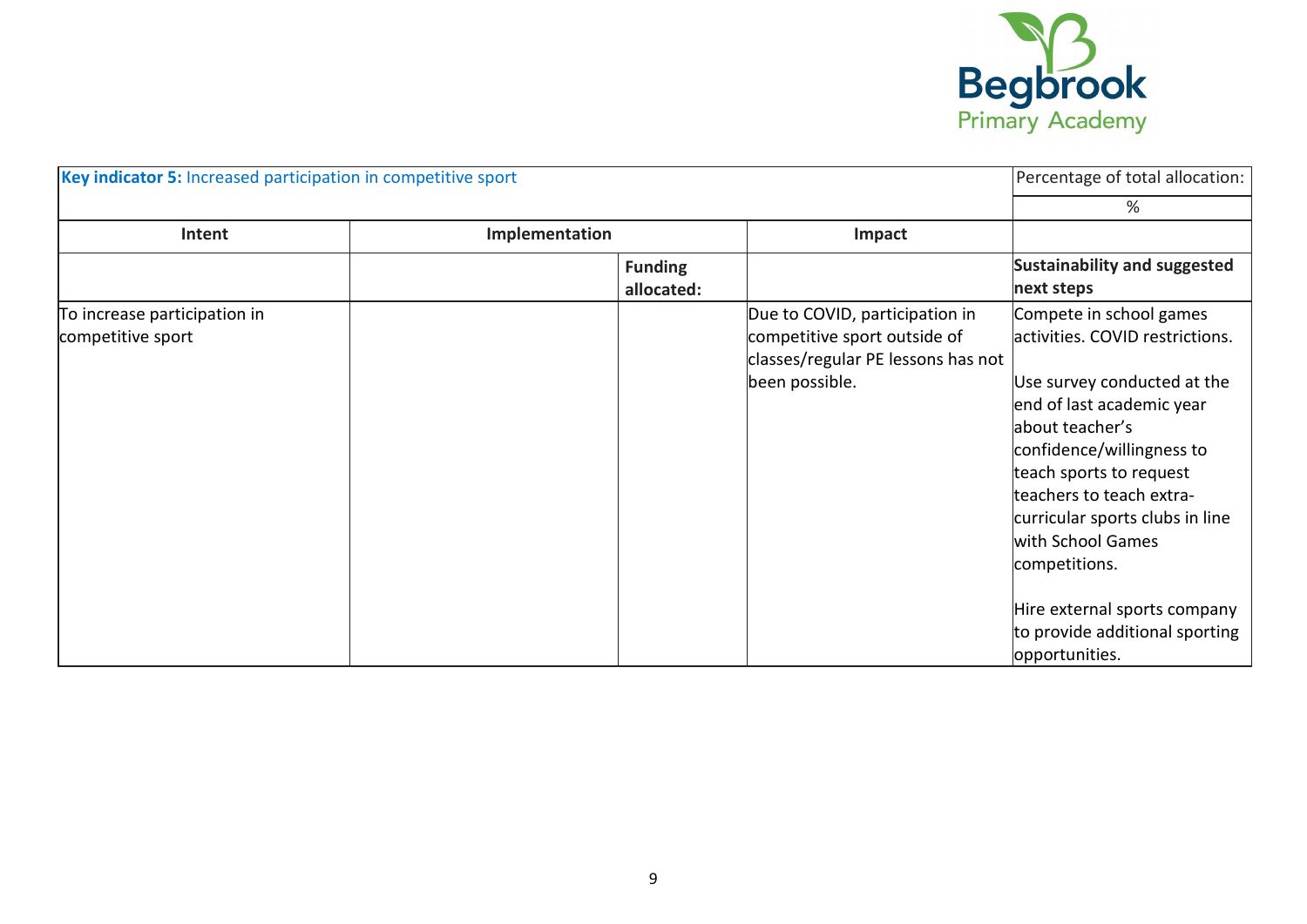

| <b>Carried forward funding from 2019/20</b>        |                |                              |        |                                            |
|----------------------------------------------------|----------------|------------------------------|--------|--------------------------------------------|
| Funding carried forward and spent by March 2021: £ |                |                              |        |                                            |
| Intent                                             | Implementation |                              | Impact |                                            |
|                                                    |                | <b>Funding</b><br>allocated: |        | Sustainability and suggested<br>next steps |
|                                                    |                |                              |        |                                            |
|                                                    |                |                              |        |                                            |
|                                                    |                |                              |        |                                            |
|                                                    |                |                              |        |                                            |

| Signed off by |  |
|---------------|--|
| Principal:    |  |
| Date:         |  |